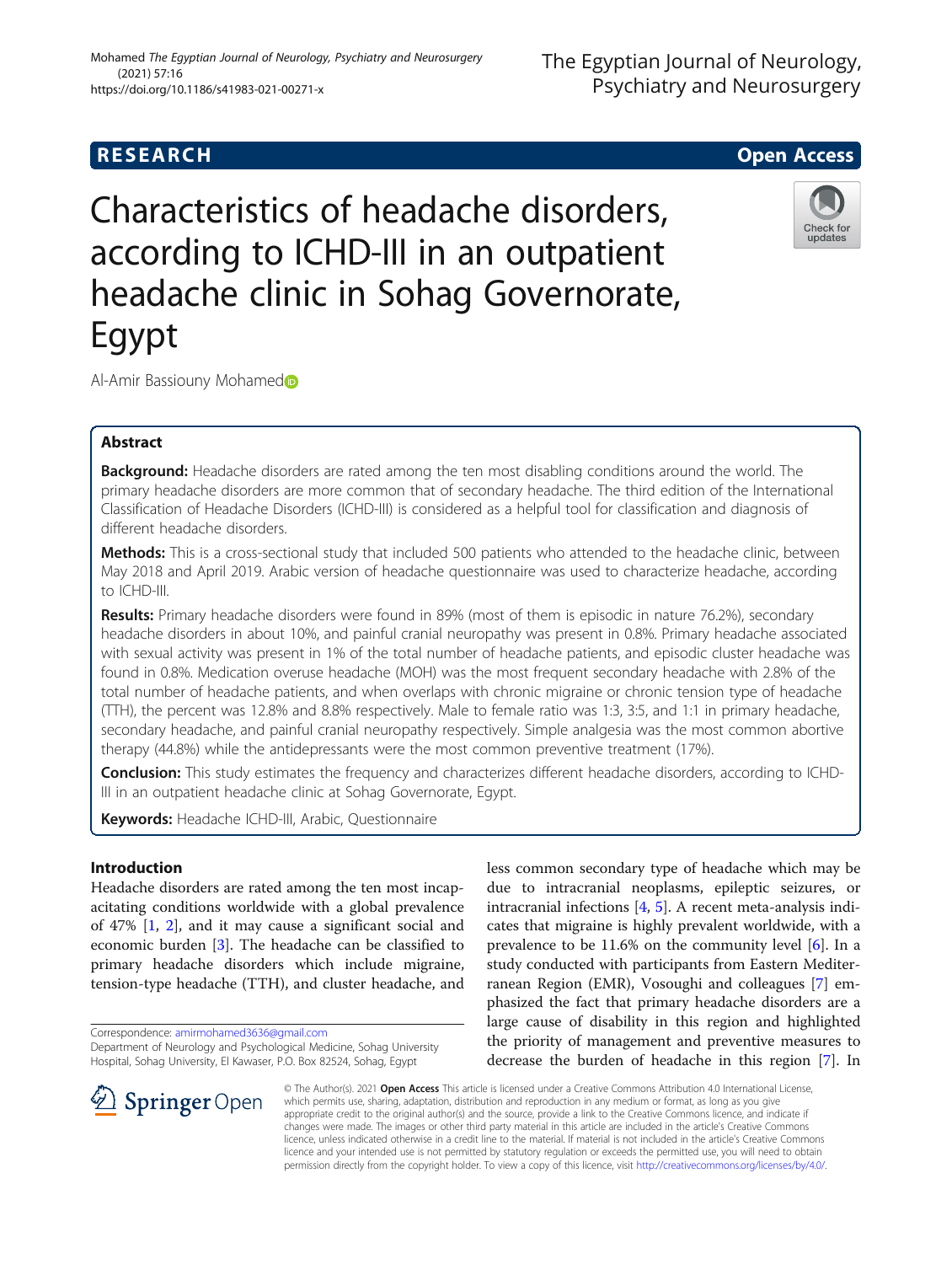Egypt, a population-based study conducted in Fayoum Governorate revealed that the 1-year headache prevalence was 51.4%, and the most common primary headache subtype was episodic tension type headache (24.5%), followed by episodic migraine (17.3%) [\[8](#page-7-0)]. Similarly, a study conducted in Saudi Arabia revealed that tension headache was also the commonest primary headache with a prevalence of 9.5% then migraine with prevalence 5.0% [[9\]](#page-7-0). In addition to a study conducted in Qatar and based on face-to-face questionnaire, it was reported that migraine was present in 7.9% [\[10](#page-7-0)]. So, the results of epidemiological studies of headache disorders are still inconsistent, particularly in Arab countries in spite of its significant burden and disability.

Worldwide estimate of secondary headache is 18% of headache patients [\[11](#page-7-0)] with 1-year prevalence of 2.1% in a population-based study [\[5](#page-7-0)] and 12.9% of headache patients when the epidemiological studies conducted in tertiary centers [[12\]](#page-7-0). After publication of ICHD-III in 2018, it was widely accepted for classification and diagnosis of headache disorders [[13\]](#page-7-0). In developing countries particularly Egypt, headache is still poorly managed because of several reasons, including insufficient patient education, over-the-counter self-medications, and improper understanding of impact of headache on patient's quality of life [[8,](#page-7-0) [14\]](#page-7-0). The aim of this hospital-based cross-sectional study is to investigate the frequency and characteristics of different types of headache in the light of recent headache classification namely ICHD-III.

# **Methods**

Participants in this cross-sectional study were recruited from the outpatient headache clinic, between May 2018 and April 2019. The hospital is a tertiary center serving a wide geographical area. Sohag is one of the governorates of Egypt. It is located in the southern part of the country (Upper Egypt) and covers a stretch of the Nile Valley. According to population estimates, in 2015, the majority of residents in the governorate lived in rural areas, with an urbanization rate of only 21.4%. Of the approximately 4,603,861 residents in the governorate in 2015, 3,628,543 lived in rural areas and 985,318 in urban areas [\[15](#page-7-0)].

The sample  $[n = 500, 131 \text{ males} (26.2\%)$  and 369 females (73.8%)] consisted of patients complaining of headache. Each patient was subjected to full medical and neurological evaluation including history of precipitating factors for each headache attack, comorbid medical conditions, and educational level based on the International Standard Classification of Education (ISCED) [\[16](#page-7-0)].

We used the Arabic version of headache questionnaire [[17\]](#page-7-0) which was completed by patients, and those who are illiterate were helped by a neurologist in the outpatient headache clinic. This questionnaire is composed of two parts: the first part included demographic, personal, and medical aspects (age, gender, education, marital status, occupation, and place of living, contraceptive pill uses, smoking, hypertension, and other relevant medical disorders). The second part of the questionnaire included questions designed to define the nature and assess patterns of the headache including onset, duration, frequency, site, side—unilateral/bilateral, associated symptoms, and precipitating factors. Each type of headache was diagnosed according to most updated criteria of the ICHD-III [\[13](#page-7-0)] and classified into 14 different subgroups. Subgroups 1 to 4 were primary headaches, including migraine, TTH, trigeminal autonomic cephalgias (TACs), and the other primary headache. TACs are subdivided into cluster headache, paroxysmal hemicrania, and short-lasting unilateral neuralgiform headache attacks which include [short-lasting unilateral neuralgiform headache attacks with conjunctival injection and tearing (SUNCT) and short-lasting unilateral neuralgiform headache attacks with cranial autonomic symptoms (SUNA)]

Subgroups 5 to 12 were secondary headaches which are consequences of head and/or neck trauma; cranial or cervical vascular disorder; non-vascular intracranial disorder; substance or its withdrawal; infection; disorders of hemostasis; disorders of facial structures (disorders of the eyes, ears, nose, or paranasal structures), cranial structures (cranial bone, jaw disorders), or cervical structures (cervicogenic headache); and lastly psychiatric disorders. Brain computed tomography scan (Siemens Somatom Emotion, 16-CT scanner, Germany) and/or magnetic resonance imaging (Siemens MRI Essenza Machine, 1.5 Tesla, Germany) was done for patients with suspected intracranial lesions.

Subgroup 13 corresponds to painful cranial neuropathies and other facial pain. If the headache could not be accurately categorized as either primary or secondary, it was classified as subgroup 14 (unspecified or not elsewhere classified headaches). Patients with unclassified headache disorders were excluded from the study to accurately estimate the percentage of primary and secondary headache disorders. Patients who reported headaches at a frequency of more than 15 days/month over a period of 3 months were classified as chronic headache which include chronic migraine (CM), chronic tensiontype headache (CTTH), medication overuse headache (MOH), new daily persistent headache (NDPH), chronic paroxysmal hemicrania, SUNA, or hemicrania continua (HC). Participants who reported headache  $\geq 15 \text{ days/}$ month with regular overuse for > 3 months of one or more acute/symptomatic treatment drugs were diagnosed to have MOH. The term probable in a specific headache category means headache is not fulfilling all the criteria in this category for example ICHD-III, coded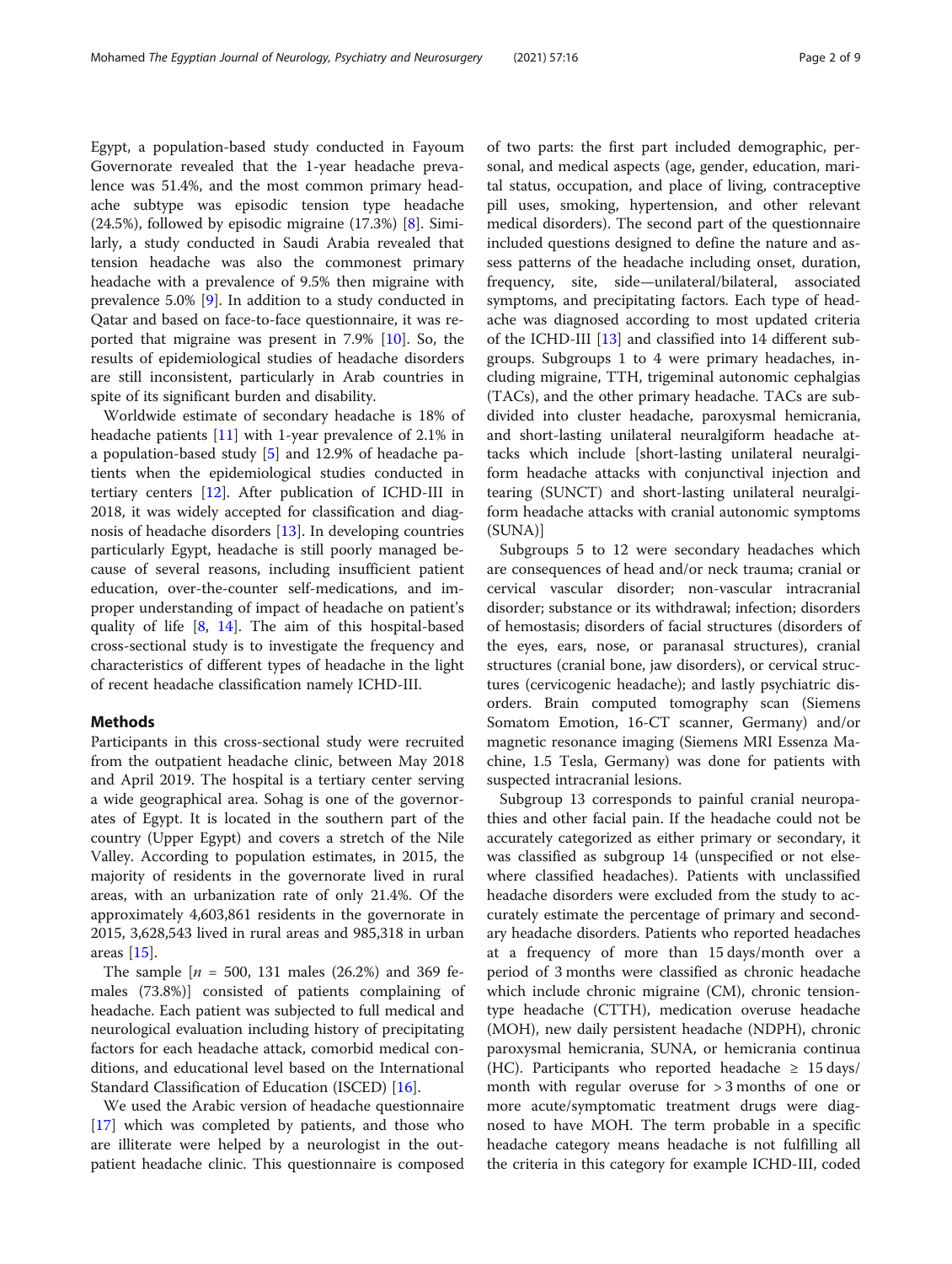<span id="page-2-0"></span>

probable migraine without aura when the participant has had fewer than five attacks of headache [\[13](#page-7-0)]. The study was approved by the Ethical Committee on Research Involving Human Subjects at the University of Sohag on March 2018, and informed written consent was taken from each patient before the study.

The statistical analysis was performed using the Statistical Package for the Social Sciences for Windows (SPSS 20.0, IBM Corp., Armonk, NY, USA). Simple descriptive analysis in the form of means and standard deviations was calculated from numerical data. The prevalence was expressed in percentage. Non-parametric tests (chisquare) were used to find its association with other factors. The Student  $t$  test was used to compare the continuous variables. A two-way between-groups analysis of variance was conducted to explore the impact of sex and

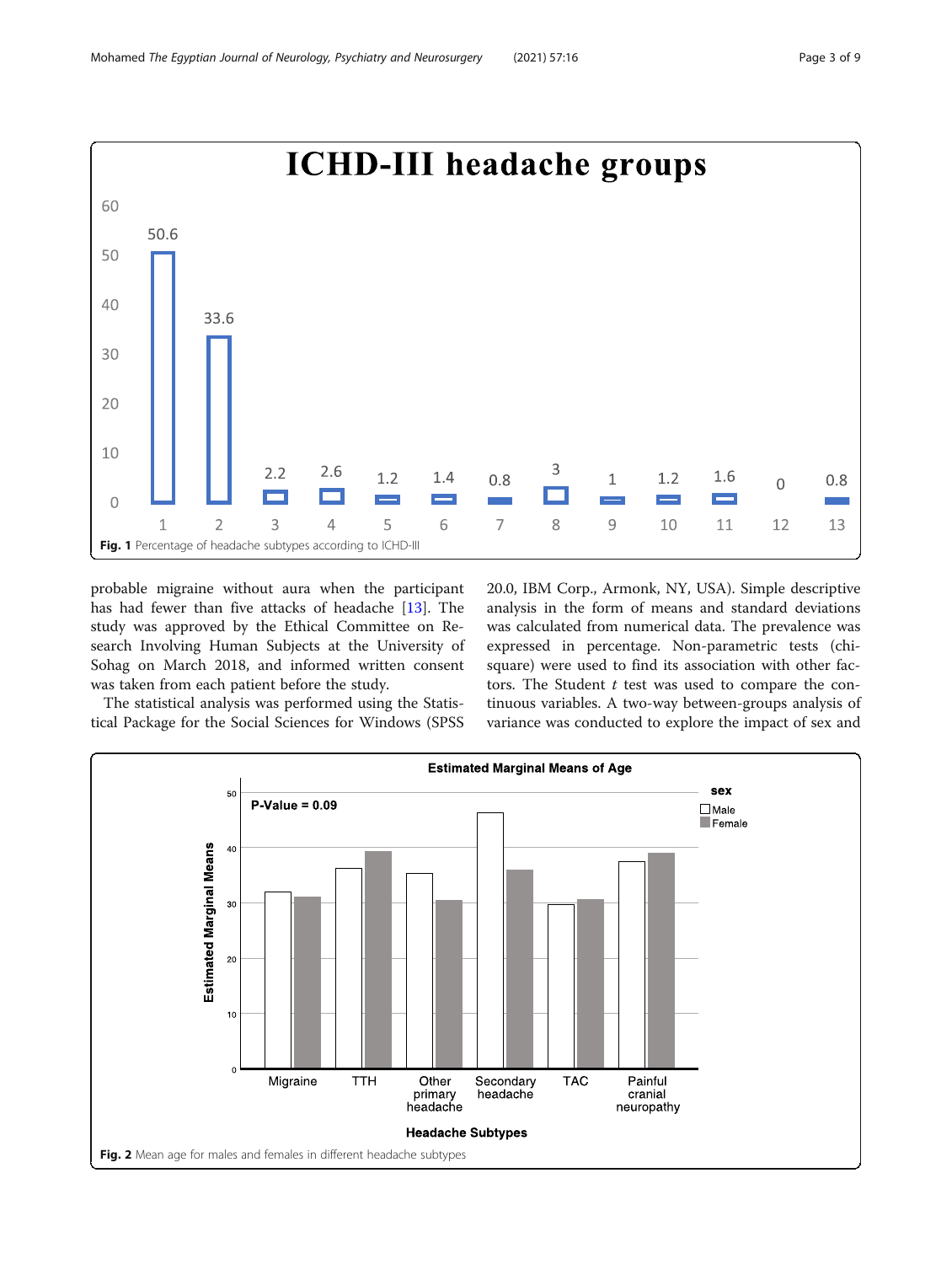age on different headache disorders with post hoc comparisons using the Tukey test.  $P \leq 0.05$  was considered statistically significant.

# Results

A sum of 500 headache patients was enrolled in this study and classified according to ICHD-III (Figs. [1](#page-2-0) and [2\)](#page-2-0). The participants' age ranged from 11 to 78 years with a mean age of  $34.8 \pm 13$  years. The urban residency was 58.2%, while rural residency was found in 41.8% (Table 1). The socio-demographic characteristics of the participants and precipitating factors of headache are shown in Table 1.

Primary headache (groups 1 to 4 of ICHD-III) was present in 89% of total participants, secondary headaches (groups 5 to 12) were present in 10.2%, and painful cranial neuropathies (group 13) were present only in 0.8% (Table [2\)](#page-4-0).

Because of the availability, simple analgesia was the most common abortive therapy (44.8%) while the antidepressants were most commonly used as preventive treatment (17%) in headache disorders as they are used in both migraine and TTH (Table [2\)](#page-4-0).

Among primary headache, migraine was the most prevalent subtype (50.6%), then TTH (33.6%), and lastly painful cranial neuropathy (0.8%) (Table [3\)](#page-5-0).

Sixty six percent of the total migraine participants have fulfilled the criteria for migraine without aura (including probable migraine without aura) while migraine with aura and chronic migraine were present in 13.8% and 19.7% respectively (Table [3\)](#page-5-0).

The frequency of different headache subtypes in males and females is shown in Table [3.](#page-5-0)

Male to female ratio was 1:3, 3:5, and 1:1 in primary headache, secondary headache, and painful cranial neuropathy respectively (Table [3\)](#page-5-0).

Gender and age distribution in different headache subtypes is shown in Table [3](#page-5-0).

Episodic and chronic headache was present in 76.2% and 23.8% respectively of the participants (Table [3\)](#page-5-0). The percent of chronic headache in males was 30.5% while in females was 21.4% with P value 0.03.

Most of the patients with MOH have chronic migraine and chronic TTH with 12.8% and 8.8% respectively (Table [3\)](#page-5-0).

### **Discussion**

The prevalence of headache disorders, including migraine, tension-type headache, and MOH, is high [\[18](#page-7-0)]. In population-based studies, migraine was found in 9.6 to 24.6%, and 1-year prevalence of TTH is in a wide range between 15 and 90%. In an Egyptian study conducted in Fayoum Governorate, the observed 1-year prevalence of migraine and episodic TTH was 17.3 and 24.5% respectively  $[8]$  $[8]$ . In our series, we found that primary headache was present in 89%, while secondary headache in 10.2% and painful cranial neuropathy in 0.8%, and these results are in line with Guerrero and colleagues [[19\]](#page-8-0) who reported that primary headaches was present in 77.1% and secondary headaches in 10.9%. Among the total headache participants, we found that the percent of migraine and TTH was 50.6% and 33.6% respectively. The percent of other primary headache and TACs was 2.6% and 2.2%

Table 1 Socio-demographic characteristics of the participants **Variables Variables Variables Variables Frequency** 

Age (years, mean  $\pm$  SD) 34.8  $\pm$  13

Gender

| Mohamed The Egyptian Journal of Neurology, Psychiatry and Neurosurgery | (2021) 57:16 | Page 4 of 9 |
|------------------------------------------------------------------------|--------------|-------------|
|                                                                        |              |             |

| Male                           | 131 (26.2) |
|--------------------------------|------------|
| Female                         | 369 (73.8) |
| Residence                      |            |
| Rural                          | 209 (41.8) |
| Urban                          | 291 (58.2) |
| <b>Educational level</b>       |            |
| Illiterate                     | 171 (34.2) |
| Primary education              | 72 (14.4)  |
| Lower secondary                | 106 (21.2) |
| Upper secondary                | 108 (21.6) |
| Post-secondary education       | 10(2.0)    |
| Short-cycle tertiary education | 29 (5.8)   |
| Bachelor or equivalent         | 4(0.8)     |
| Occupation                     |            |
| Not working                    | 27 (5.4)   |
| Employee                       | 9(1.8)     |
| Student                        | 68 (13.6)  |
| Housewife                      | 295 (59.0) |
| Farmer                         | 38 (7.6)   |
| Manual worker                  | 21(4.2)    |
| Teacher                        | 6(1.2)     |
| Seller                         | 18(3.6)    |
| Religious worker               | 2(4)       |
| Nurse or hospital technician   | 8(1.6)     |
| Secretary                      | 2(4)       |
| Driver                         | 2(0.4)     |
| Barber                         | 2(0.4)     |
| Food worker                    | 2(0.4)     |
| <b>Marital status</b>          |            |
| Single                         | 129 (25.8) |
| Married                        | 357 (71.4) |
| Widow                          | 12(2.4)    |
| Divorced                       | 2(0.4)     |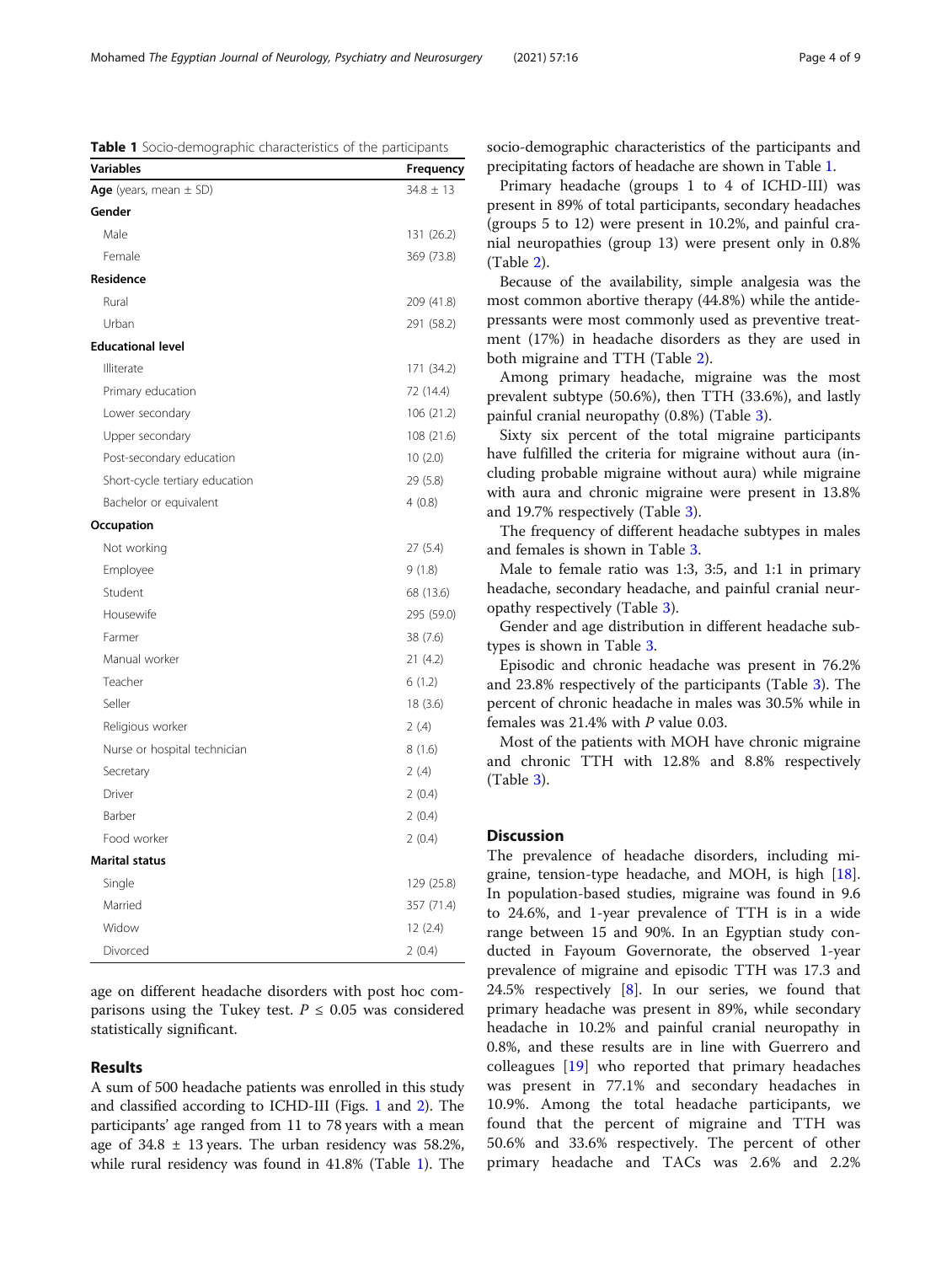<span id="page-4-0"></span>Table 2 Headache characteristics

| Variables                                                              | Frequency        |
|------------------------------------------------------------------------|------------------|
| Headache subtypes                                                      |                  |
| The primary headaches                                                  | 445 (89)         |
| The secondary headaches                                                | 51 (10.2)        |
| Painful cranial neuropathies, other facial pain and<br>other headaches | 4(0.8)           |
| <b>Comorbid conditions</b>                                             |                  |
| No comorbid conditions                                                 | 484 (97.6)       |
| Hypertension (HTN)                                                     | 12(2.4)          |
| Diabetes mellitus (DM)                                                 | 2(4)             |
| Hypothyroid                                                            | 1(2)             |
| Hepatitis C virus                                                      | 1(0.2)           |
| Headache that awakens the patient from sleep                           | 193 (38.6)       |
| Family history of migraine                                             | 20(4)            |
| Use caffeinated substances                                             | 114 (22.8)       |
| Past history of motion sickness                                        | 35(7)            |
| Precipitants                                                           |                  |
| No precipitating factors                                               | 11(2.2)          |
| Odors                                                                  | 90 (18.0)        |
| Exercise                                                               | 8(1.6)           |
| Too little sleep                                                       | 63 (12.6)        |
| Too much sleep                                                         | 46(9.2)          |
| Alcohol                                                                | 2(0.4)           |
| Fatigue                                                                | 65 (13.0)        |
| Sunshine                                                               | 15(3.0)          |
| Cold days                                                              | 6(1.2)           |
| Oral contraceptive pills (OCP)                                         | 5(1.0)           |
| Loud noises                                                            | 25(5.0)          |
| Anxiety or stress                                                      | 153 (30.6)       |
| Bright lights                                                          | 5(1.0)           |
| Sexual activity                                                        | 5(1.0)           |
| <b>Abortive treatment</b>                                              |                  |
| Not using any drugs                                                    | 76 (15.2)        |
| Simple analgesia including paracetamol and NSAID                       | 224 (44.8)       |
| Using more than one type of simple analgesia                           | 179 (35.8)       |
| Selective 5-hydroxytryptamine (5HT) receptor agonists<br>(Triptans)    | 16 (3.2)         |
| Vasoconstrictors like ergot preparations                               | 5(1.0)           |
| <b>Preventive treatment</b>                                            | $\left( \right)$ |
| Not using any drugs                                                    | 98 (19.6)        |
| Simple analgesia including paracetamol and NSAID                       | 79 (15.8)        |
| Using more than one type of simple analgesia                           | 74 (14.8)        |
| Selective 5-hydroxytryptamine (5HT) receptor agonists<br>(Triptans)    | 2(0.4)           |
| Vasoconstrictors like ergot preparations                               | 5(1.0)           |
| Antidepressants including amitriptyline and SSRI's                     | 85 (17.0)        |

| <b>Table 2</b> Headache characteristics (Continued) |  |  |
|-----------------------------------------------------|--|--|
|-----------------------------------------------------|--|--|

| <b>Variables</b>                               | Frequency |
|------------------------------------------------|-----------|
| Antiepileptic agents                           |           |
| Topiramate                                     | 51 (10.2) |
| Valproate                                      | 21(4.2)   |
| Carbamazepine                                  | 14(2.8)   |
| Antihypertensive                               |           |
| Propranolol                                    | 31(6.2)   |
| Angiotensin-converting enzyme (ACE) inhibitors | 8(1.6)    |
| Natural remedies (like Feverfew)               | 16(3.2)   |
| Multivitamin preparations                      | 5(1.0)    |
| Chlorphenamine (nasal decongestant)            | 11(2.2)   |

NSAID non-steroidal anti-inflammatory drugs, SSRI's selective serotonin

reuptake inhibitor

respectively. These results are consistent with those obtained from previous studies [\[20](#page-8-0)–[24](#page-8-0)].

Pedraza and colleagues [\[25](#page-8-0)] reported that primary headache was present in 72% and secondary headache in 12%, and among the primary headache group, migraine was present in 53%, TTH in 10.5%, TACs in 2.5%, and other types of primary headache were present in 5.9%, and they explained the low rate of TTH in their series by the lower impact of TTH on the patients, and few patients seek medical consultation for their headaches [[25\]](#page-8-0).

In a Hungarian study conducted on 327 patients, primary headache migraine was found in 42%, TTH in 31%, cluster headache in 1%, and 26% had a combination headache [[22](#page-8-0)]. Many previous studies documented that migraine is the most frequently assigned diagnosis in specialist clinics or headache units [\[12](#page-7-0), [25](#page-8-0)–[28\]](#page-8-0).

Although some previous studies reported that TTH is the most common type of primary headache all over the world [[1\]](#page-7-0), migraine was the most common presentation in our series, and this may be explained by the underrecognition of TTH by patients and health practitioners for its less disability than migraine.

In contrast, a Turkish study was conducted in 245 of headache patients and revealed that TTH was present in 70% and migraine only in 44.9%, [[29\]](#page-8-0) and this difference may be explained by a relatively small number of patients and different methodology as they used the ICHD-II criteria.

We reported that only 2.2% of total patients corresponds to TACs which is in line with the results obtained by Guerrero and colleagues [[19\]](#page-8-0) who reported that TACs were present in 2.6% of the patients and lower than that obtained by Dong and colleagues [\[12](#page-7-0)] who reported 5.3% of total patients were classified into TAC which may be explained by regional and racial reasons.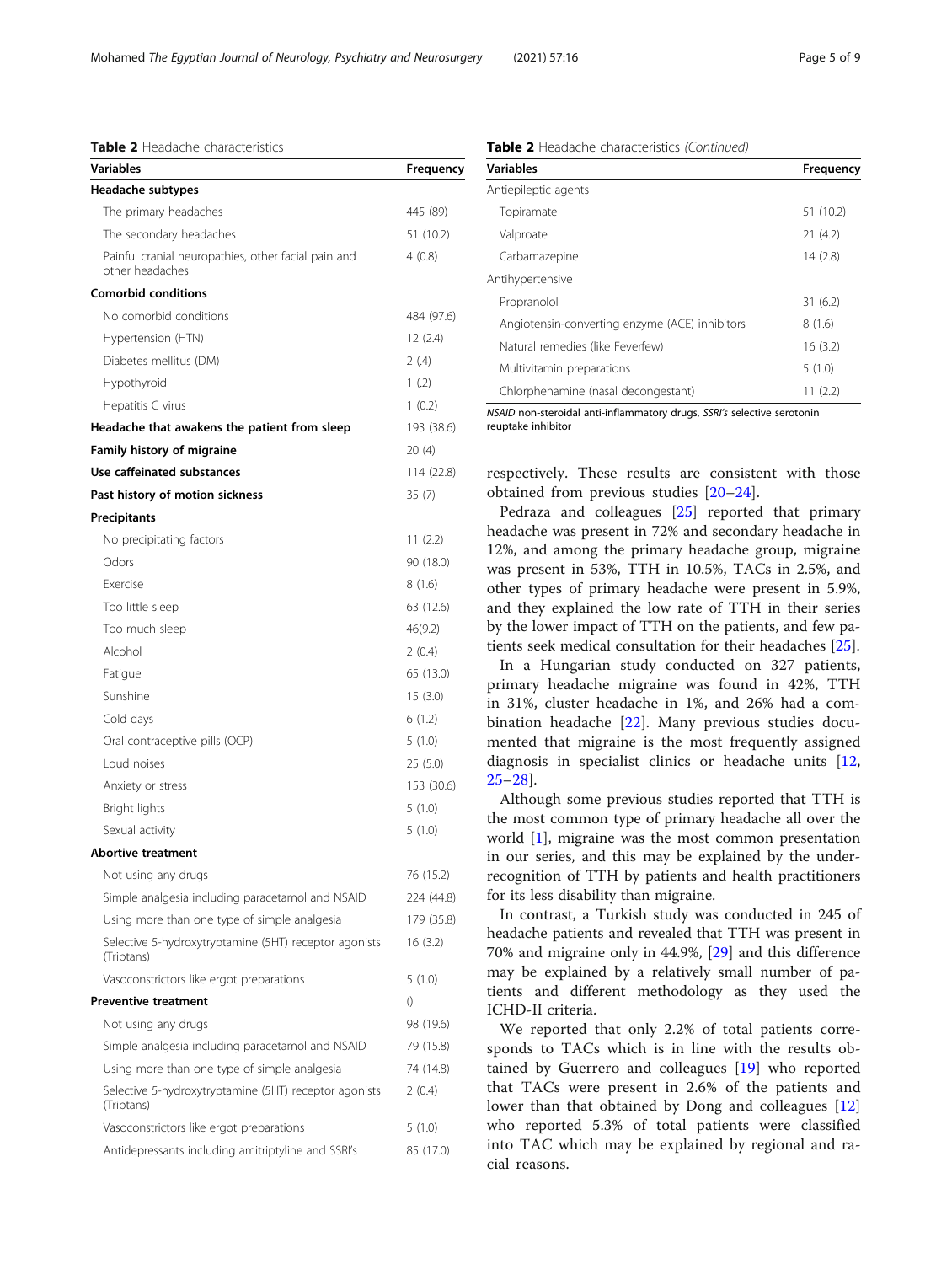# <span id="page-5-0"></span>Table 3 Frequency of headache subtypes between male and female

| Headache subtypes                                                                    | Total          | Males ( $N = 131$ ) | Females ( $N = 369$ ) | Male:female ratio | P value |
|--------------------------------------------------------------------------------------|----------------|---------------------|-----------------------|-------------------|---------|
| Primary                                                                              | 445            | 110 (84%)           | 335 (90.8%)           | 1:3               |         |
| <b>Migraine</b>                                                                      | 253            | 75                  | 178                   | 3:7               | 0.1     |
| Migraine without aura                                                                | 150            | 38 (29.0%)          | 112 (30.4%)           |                   |         |
| Chronic migraine                                                                     | 50             | 18 (13.7%)          | 32 (8.7%)             |                   |         |
| Probable migraine without aura                                                       | 18             | $4(3.1\%)$          | 14 (3.8%)             |                   |         |
| Migraine with visual aura                                                            | 15             | $4(3.1\%)$          | 11 (3.0%)             |                   |         |
| Migraine with sensory aura                                                           | 13             | 7(5.3%)             | 6(1.6%)               |                   |         |
| Probable migraine with aura                                                          | 4              | 3(2.3%)             | $1(0.3\%)$            |                   |         |
| Migraine with brainstem aura                                                         | 3              | $1(0.8\%)$          | $2(0.5\%)$            |                   |         |
| Episodic migraine                                                                    | 203 (40.6)     | 57 (43.5)           | 146 (39.5)            |                   | 0.3     |
| Chronic migraine                                                                     | 50 (10)        | 18 (13.7)           | 32(8.6)               |                   |         |
| Tension-type headache                                                                | 168            | 26 (19.8%)          | 142 (42.3%)           | 1:5               | 0.004   |
| Frequent episodic TTH associated with PT                                             | 72             | 12 (9.2%)           | 60 (16.3%)            |                   |         |
| Frequent episodic TTH not associated with PT                                         | 60             | 8 (6.1%)            | 52 (14.1%)            |                   |         |
| Chronic TTH associated with PT                                                       | 20             | $4(3.1\%)$          | 16 (4.3%)             |                   |         |
| Chronic TTH not associated with PT                                                   | 8              | $0(0.0\%)$          | $8(2.2\%)$            |                   |         |
| Probable frequent TTH                                                                | 6              | $0(0.0\%)$          | 6(1.6%)               |                   |         |
| Probable chronic TTH                                                                 | 2              | 2(1.5%)             | $0(0.0\%)$            |                   |         |
| Trigeminal autonomic cephalalgias (TAC)                                              | 11             | 4(3%)               | 7(2%)                 |                   |         |
| Episodic cluster headache                                                            | 4              | 2(1.5%)             | $2(0.5\%)$            |                   |         |
| Episodic paroxysmal hemicrania                                                       | 3              | 2(1.5%)             | $1(0.3\%)$            |                   |         |
| Probable paroxysmal hemicrania                                                       | 3              | $0(0.0\%)$          | $3(0.8\%)$            |                   |         |
| Episodic SUNCT                                                                       | 1              | $0(0.0\%)$          | $1(0.3\%)$            |                   |         |
| Other primary headache disorders                                                     | 13             | 5(3.8%)             | 8(2.3 %)              |                   |         |
| Primary headache associated with sexual activity                                     | 5              | $1(0.8\%)$          | 4 (1.1%)              |                   |         |
| New daily persistent headache (NDPH)                                                 | 3              | $1(0.8\%)$          | $2(0.5\%)$            |                   |         |
| Primary stabbing headache                                                            | 2              | $1(0.8\%)$          | $1(0.3\%)$            |                   |         |
| Probable primary exercise headache                                                   | 1              | $1(0.8\%)$          | $0(0.0\%)$            |                   |         |
| Primary thunderclap headache                                                         | 1              | $0(0.0\%)$          | $1(0.3\%)$            |                   |         |
| Hypnic headache                                                                      | 1              | $1(0.8\%)$          | $0(0.0\%)$            |                   |         |
| Secondary headache                                                                   | 51             | 19 (14.5%)          | 32(8.7%)              | 3:5               |         |
| Medication overuse headache (MOH)                                                    | 14             | 7(5.3%)             | 7 (1.9%)              |                   |         |
| Headache attributed to acute rhinosinusitis                                          | 7              | $0(0.0\%)$          | 7(1.9%)               |                   |         |
| Persistent headache attributed to mild head injury                                   | 5              | 3(2.3%)             | 2(0.5%)               |                   |         |
| Acute headache attributed to systemic viral infection                                | 5              | $0(0.0\%)$          | 5(1.4%)               |                   |         |
| Headache attributed to hypertensive encephalopathy                                   | 4              | $0(0.0\%)$          | 4 (1.1%)              |                   |         |
| Headache attributed to ischemic stroke                                               | 3              | 2(1.5%)             | $1(0.3\%)$            |                   |         |
| Headache attributed to intracranial neoplasia                                        | $\overline{2}$ | 2(1.5%)             | $0(0.0\%)$            |                   |         |
| Headache attributed to IIH                                                           | 2              | $0(0.0\%)$          | 2(0.5%)               |                   |         |
| Sleep apnea headache                                                                 | 1              | $0(0.0\%)$          | $1(0.3\%)$            |                   |         |
| Phosphodiesterase (PDE) inhibitor induced headache                                   | 1              | $1(0.8\%)$          | $0(0.0\%)$            |                   |         |
| Persistent headache attributed to moderate to severe<br>traumatic injury to the head | 1              | 1(0.8)              | O(0)                  |                   |         |
| Headache attributed to TIA                                                           |                | $1(0.8\%)$          | $0(0.0\%)$            |                   |         |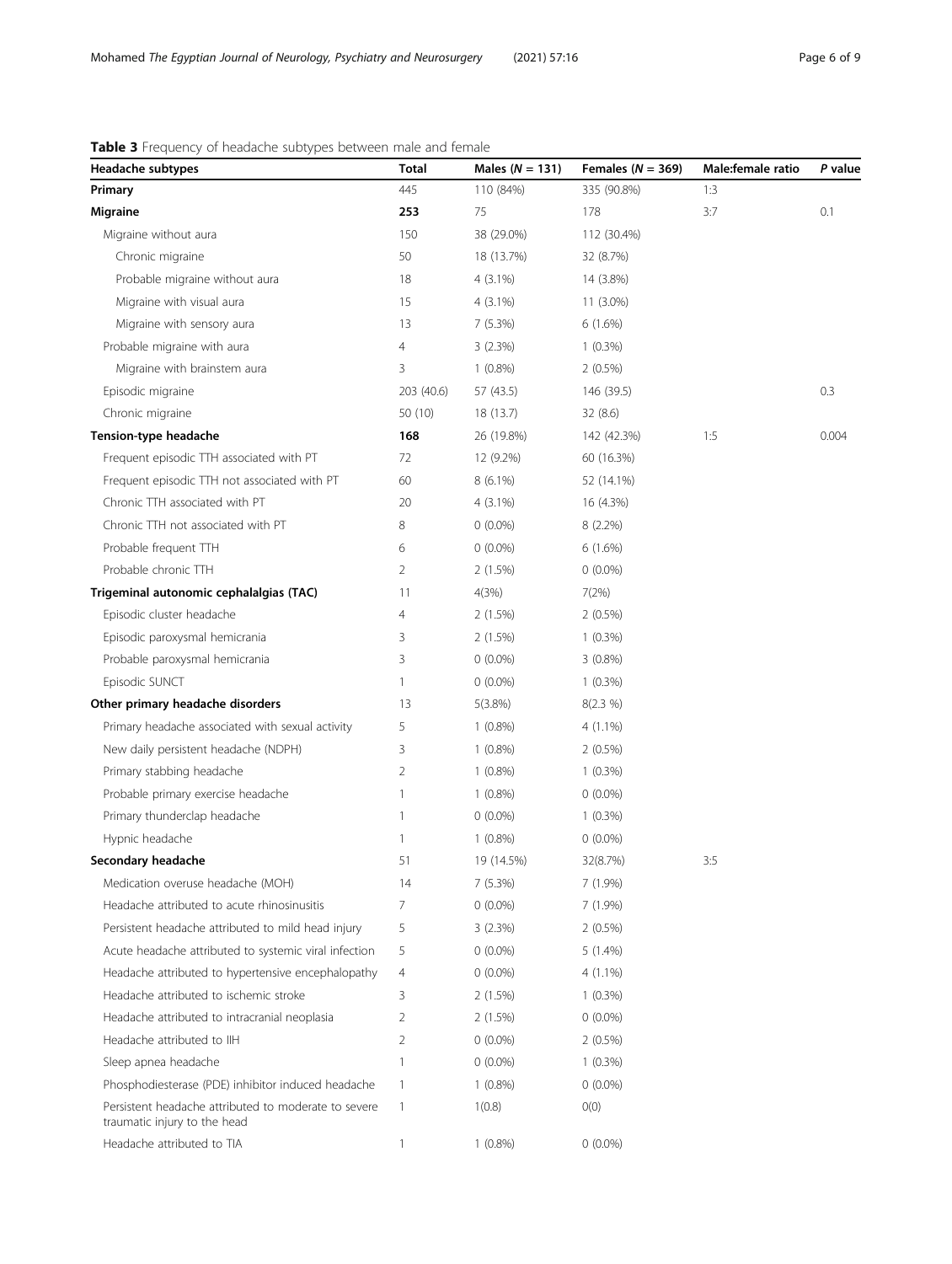| Headache subtypes                               | <b>Total</b>   | Males $(N = 131)$ | Females ( $N = 369$ ) | Male:female ratio | P value |
|-------------------------------------------------|----------------|-------------------|-----------------------|-------------------|---------|
| Headache attributed to non-traumatic acute ASDH |                | $1(0.8\%)$        | $0(0.0\%)$            |                   |         |
| Headache attributed to hypothyroidism           |                | $0(0.0\%)$        | $1(0.3\%)$            |                   |         |
| Headache attributed to GCA                      |                | $1(0.8\%)$        | $0(0.0\%)$            |                   |         |
| Headache attributed to CVT                      |                | $0(0.0\%)$        | $1(0.3\%)$            |                   |         |
| Headache attributed to acute glaucoma           |                | $0(0.0\%)$        | $1(0.3\%)$            |                   |         |
| Painful cranial neuropathy                      | $\overline{4}$ | $2(1.5\%)$        | $2(0.5\%)$            | 1:1               |         |
| Classical TN purely paroxysmal                  | 4              | 2(1.5%)           | $2(0.5\%)$            |                   |         |
| Headache course                                 | 500            | 131               | 369                   | 1:3               |         |
| Episodic headache                               | 381(76.2%)     | 91 (69.5%)        | 290 (78.6%)           |                   |         |
| Chronic headache                                | 119(23.8%)     | 40 (30.5%)        | 79 (21.4%)            |                   | 0.035   |
| Overlap of headache disorders                   |                |                   |                       |                   | 0.06    |
| Migraine and TTH                                | 23             | 2(1.5)            | 21(5.7)               |                   |         |
| Chronic migraine and MOH                        | 64             | 25(5)             | 39(7.8)               |                   |         |
| Chronic TTH and MOH                             | 44             | 13(2.6)           | 31(6.2)               |                   |         |
| Posttraumatic migraine                          |                | 2(1.5)            | 0(0)                  |                   |         |
| Migraine and headache due to sexual activity    |                | 0(0)              | 1(0.2)                |                   |         |

Table 3 Frequency of headache subtypes between male and female (Continued)

ASDH acute subdural hematoma, CVT cerebral venous thrombosis, GCA giant cell arteritis', IIH idiopathic intracranial hypertension, MOH medication overuse headache, PT pericranial tenderness, SUNCT short-lasting unilateral neuralgiform headache attacks with conjunctival injection and tearing, TIA transient ischemic attack, TN trigeminal neuralgia, TTH tension-type headache

In our series, we found only 0.8% of the participants corresponds to painful cranial neuropathy namely trigeminal neuralgia, which is low frequency in comparison to Pedraza and colleagues [\[25](#page-8-0)] who reported that about 4% of the patients' headaches corresponded to cranial neuralgias while Felício and colleagues [[27\]](#page-8-0) reported that 2.6% of the participants suffer from cranial neuralgias. This difference may be explained by the painful cranial neuralgias particularly trigeminal neuralgia (TN) which is a relatively rare condition with a lifetime prevalence of up to 0.3% [[30](#page-8-0)], and most patients with TN consulted their dentist first.

As in previous studies [[12](#page-7-0), [19](#page-8-0), [31](#page-8-0)], we found a low frequency (10.2%) of secondary headache. Among the patients with secondary headache, we found that the percent of MOH was 5.3% of total headache participants and 27.5% of the patients with secondary headache, a finding confirmed by previous studies [\[25](#page-8-0), [32](#page-8-0)]. However, other studies reported higher frequency of secondary headaches ranging from 22.1 to 42% in which participants were selected from the emergency departments [[33](#page-8-0)–[36](#page-8-0)] because most of the emergency room (ER) doctors recognize headache as a disease with underlying somatic reasons, and some racial, regional, selection bias may contribute to these differences.

In this work, we found that headache attributed to cranial and/or cervical vascular disorder (group 6 of ICHD-III) which had been rarely observed (1.4%), and this may be due to the patients with cerebrovascular events, mostly coming to the emergency room (ER), and headache as a symptom may not attract the attention of the ER doctors.

We found women's dominance in primary headache, particularly migraine because of the well-established hormone influence in migraine [[37\]](#page-8-0). The percent of female participants was 73.8% of the total number of the patients with male to female ratio of 1:2.3 which is in line with worldwide prevalence data from the 2015 Glo-bal Burden of Disease Study [\[38](#page-8-0)] showing that migraine is two to three times more prevalent in women than in men. Okumura and colleagues [[34\]](#page-8-0) reported that migraine about 3 times higher rate was observed in female than in male patients.

In the current study, we found that male to female ratio for TTH is 1:5 which indicates that women are more prone to TTH than in men, and this is in line with the previous studies that have reported that tension-type headache is more frequently seen in women with male to female ratio of 1:6 [\[39](#page-8-0)–[41](#page-8-0)]. In contrast to El-Sherbiny and colleagues [[8](#page-7-0)] who reported that male to female ratio for TTH was 2:3, Stovner and colleagues [[42\]](#page-8-0) observed that male to female ratio for TTH was 4:5 which is lower than our results as most of our series are females (73.8%) who consists about three fourths of the total number of the participants, and women are more likely to seek medical advice.

We found that episodic migraine was found in 40.6% of the total number of headache patients, chronic migraine in 10%, episodic TTH in 29.2% of the total number of headache participants, chronic TTH in 4.4%, and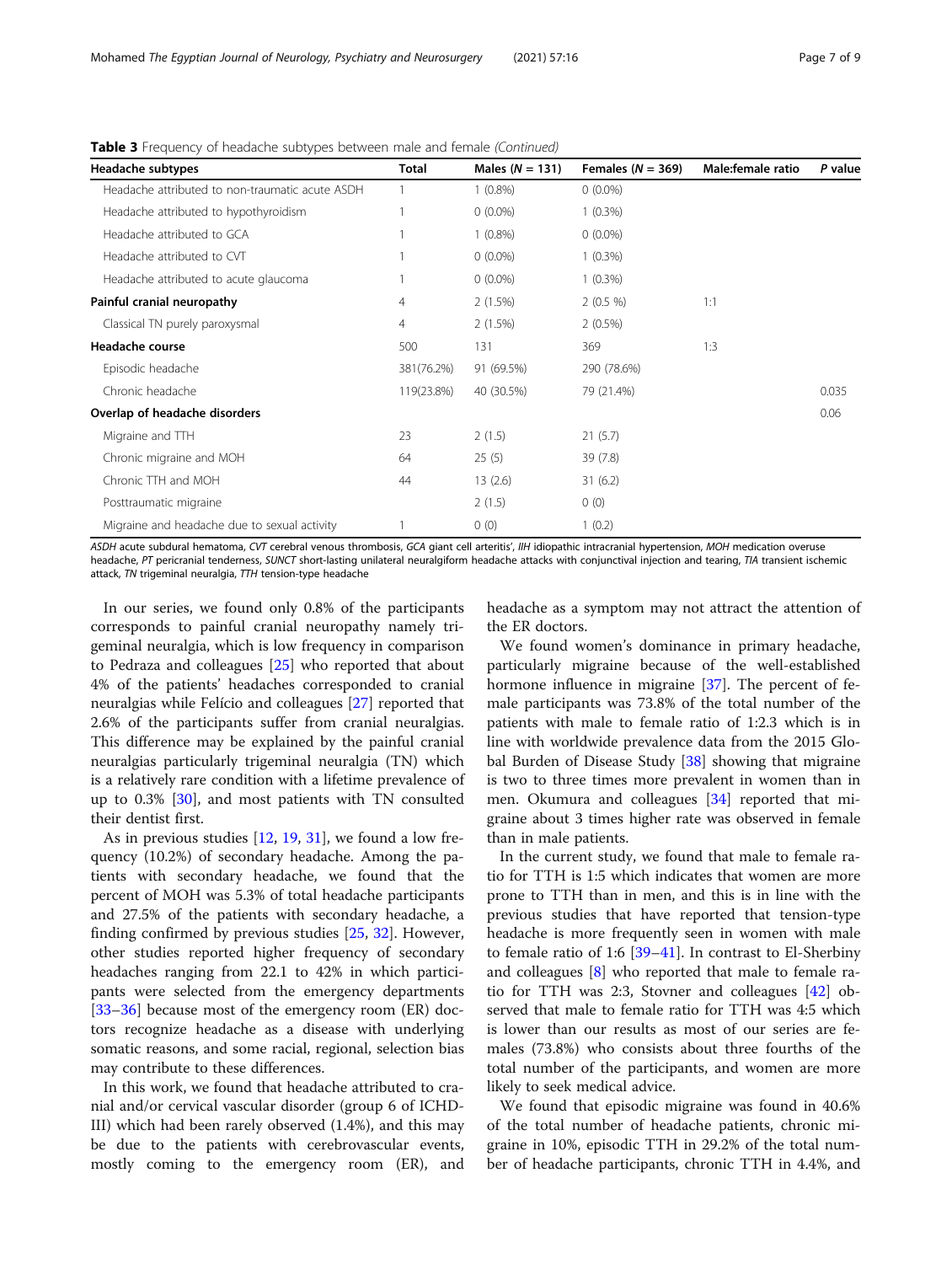<span id="page-7-0"></span>episodic cluster headache in 0.8% of the total number of headache participants, and this in agreement with previous study which reported that episodic migraine was present in 35.3%, chronic migraine in 3.9%, episodic TTH in 45.3%, chronic TTH in 5.6%, and cluster headache in 3.4% [8]. Like previous studies  $[8, 43]$  $[8, 43]$ , we also found that primary headache disorders, especially, migraine is more common in urban areas.

This study is a cross-sectional study and not a population-based survey; moreover, patients with unclassified headache disorders (group 14) were excluded from this study; therefore, the data cannot be used to accurately estimate the prevalence of primary headaches, and epidemiological studies will be needed. Our data based on clinical background including Arabic version of headache questionnaire and brain imaging studies were not routinely done for all patients, and finally, we did not do any anxiety or depression scale for patients with TTH to investigate the underlying anxiety or depression. In spite of these limitations, the present study has shown the frequency and characteristics of different headache disorders according to ICHD-III.

# Conclusion

This study is among the few studies that characterize the headache patients by using the Arabic version of headache questionnaire according to the third edition of ICHD-III in Sohag Governorate, Egypt.

#### Abbreviations

ASDH: Acute subdural hematoma; CM: Chronic migraine; CT: Computed tomography scan; CTTH: Chronic tension-type headache; CVT: Cerebral venous thrombosis; EMR: Eastern Mediterranean Region; ER: Emergency room; GCA: Giant cell arteritis; ICHD-III: The third edition of the International Classification of Headache Disorders; IIH: Idiopathic intracranial hypertension; ISCED: The International Standard Classification of Education; MOH: Medication overuse headache; MRI: Magnetic resonance imaging; NDPH: New daily persistent headache; PT: Pericranial tenderness; SPSS: Statistical Package for the Social Sciences for window; SUNA: Chronic short-lasting unilateral neuralgiform headache attacks with cranial autonomic symptoms; SUNCT: Short-lasting unilateral neuralgiform headache attacks with conjunctival injection and tearing; TACs: Trigeminal autonomic cephalgias; TIA: Transient ischemic attack; TN: Trigeminal neuralgia; TTH: Tension type of headache

#### Acknowledgements

Not applicable

#### Author's contributions

AAB, as a single author, is solely responsible to the design and implementation of the research, to the analysis of the results, and to the writing and reviewing of the manuscript. The author read and approved the final manuscript.

#### Funding

None

# Availability of data and materials

The data set of this work is available.

#### Ethics approval and consent to participate

The study was approved by local ethical committee in Faculty of Medicine, Sohag University, in March 2018. (The committee's reference number is not available.)

Informed written consent was obtained from all patients for participation and publication of this study.

#### Consent for publication

Not applicable

#### Competing interests

There were no financial or non-financial conflicts of interest.

Received: 9 June 2020 Accepted: 12 January 2021 Published online: 01 February 2021

#### References

- 1. Stovner L, Hagen K, Jensen R, Katsarava Z, Lipton R, Scher A, et al. The global burden of headache: a documentation of headache prevalence and disability worldwide. Cephalalgia. 2007;27(3):193–210.
- 2. Steiner TJ, Birbeck GL, Jensen RH, Katsarava Z, Stovner LJ, Martelletti P. Headache disorders are third cause of disability worldwide. J Headache Pain. 2015;16:58.
- 3. Selekler HM, Gökmen G, Alvur TM, Steiner TJ. Productivity losses attributable to headache, and their attempted recovery, in a heavy-manufacturing workforce in Turkey: implications for employers and politicians. J Headache Pain. 2015;16(1):96.
- 4. Grande RB, Aaseth K, Gulbrandsen P, Lundqvist C, Russell MB. Prevalence of primary chronic headache in a population-based sample of 30-to 44-yearold persons. Neuroepidemiology. 2008;30(2):76–83.
- 5. Aaseth K, Grande R, Kvárner K, Gulbrandsen P, Lundqvist C, Russell M. Prevalence of secondary chronic headaches in a population-based sample of 30-44-year-old persons. The Akershus study of chronic headache. Cephalalgia. 2008;28(7):705–13.
- 6. Woldeamanuel YW, Cowan RP. Migraine affects 1 in 10 people worldwide featuring recent rise: a systematic review and meta-analysis of communitybased studies involving 6 million participants. J Neurol Sci. 2017;372:307–15.
- 7. Vosoughi K, Stovner LJ, Steiner TJ, Moradi-Lakeh M, Fereshtehnejad S-M, Farzadfar F, et al. The burden of headache disorders in the Eastern Mediterranean Region, 1990-2016: findings from the Global Burden of Disease study 2016. J Headache Pain. 2019;20(1):40.
- 8. El-Sherbiny NA, Masoud M, Shalaby NM, Shehata HS. Prevalence of primary headache disorders in Fayoum Governorate, Egypt. J Headache Pain. 2015; 16(1):85.
- 9. Rajeh SA, Awada A, Bademosi O, Ogunniyi A. The prevalence of migraine and tension headache in Saudi Arabia: a community-based study. Eur J Neurol. 1997;4(5):502–6.
- 10. Bener A. Frequency of headache and migraine in Qatar. Neuroepidemiology. 2006;27(2):61–6.
- 11. Organization WH. Atlas of headache disorders and resources in the world 2011. Geneva: World Health Organisation; 2011.
- 12. Dong Z, Di H, Dai W, Liang J, Pan M, Zhang M, et al. Application of ICHD-II criteria in a headache clinic of China. PLoS One. 2012;7(12):e50898.
- 13. Headache Classification Committee of the International Headache Society (IHS). The International Classification of Headache Disorders, 3rd edition. Cephalalgia. 2018;38:1–211.
- 14. Kandil M, Hamed S, Fadel K, Youssef A, Abd El Hamed M, KJJNN M. Epidemiology of tension-type headache (TTH) in Assuit Governorate, Egypt. J Neurol Neurosci. 2014;5(1):2.
- 15. CAPMAS Central Agency for mobilization and Statistics. Egypt in Figures 2015. CAPMAS. 2015. from: [https://article.wn.com/view/2015/03/02/Egypt\\_](https://article.wn.com/view/2015/03/02/Egypt_in_Figures_2015_CAPMAS_Central_Agency_for_mobilization/.) [in\\_Figures\\_2015\\_CAPMAS\\_Central\\_Agency\\_for\\_mobilization/.](https://article.wn.com/view/2015/03/02/Egypt_in_Figures_2015_CAPMAS_Central_Agency_for_mobilization/.)
- 16. Schneider SL. The international standard classification of education 2011. Class Stratif Anal. 2013:365–79.
- 17. El-Sherbiny NA, Shehata HS, Amer H, Elmazny A, Masoud M, Helmy H, et al. Development and validation of an Arabic-language headache questionnaire for population-based surveys. J Pain Res. 2017;10:1289.
- 18. Saylor D, Steiner TJ. The global burden of headache. Semin Neurol. 2018; 38(2):182–90.